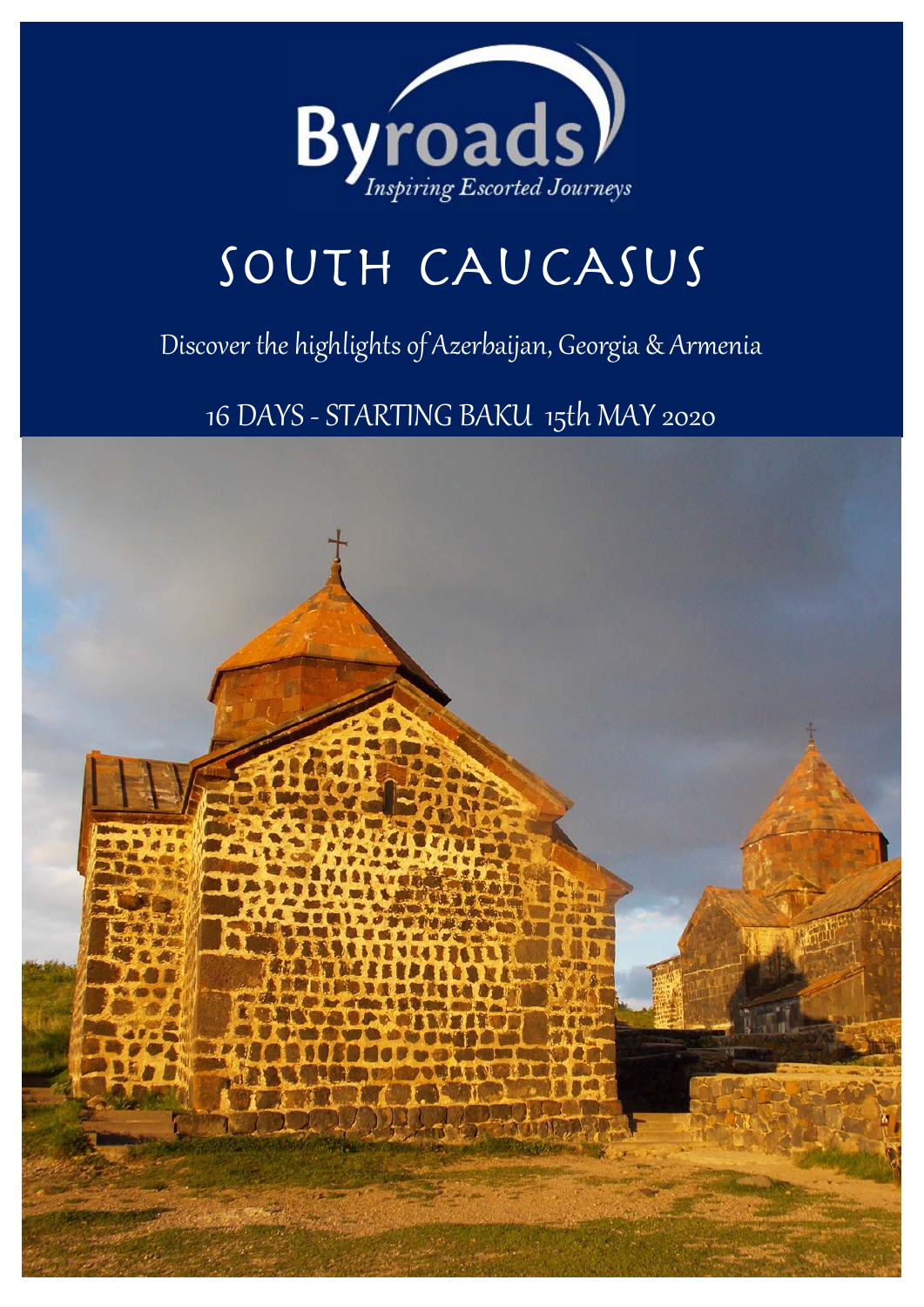

# SOuTH CAuCASuS

# Trip Outline

The Caucasus Mountains form the physical divide between Europe and Asia and the region of the South Caucasus, nestled between rugged mountains and the Black and Caspian Seas are home to the compact countries of Azerbaijan, Georgia and Armenia. In true Byroads style, we take the time to explore these lessor known countries, experiencing and contrasting the local religions, cultures, peoples and cuisines while discovering the wonderful historical and natural sights that abound.

Our trip starts in Azerbaijan ‐ the 'land of fire'. In the capital of Baku, once an important trading post on the Silk Road, we explore the ancient citadel containing the Maidens Tower, historic mosques and caravanserais and the Shirvan Shah's palace. We then discover 'New' Baku with its impressive modern towers and the stunning architecture of the Heydar Aliytev Centre. At the Gobustan N.P. we view Stone Age petroglyphs and walk amongst bubbling mud volcanoes, whilst in Ateshgah we admire the ancient Zoroastrian flame temple. In the old capital of Sheki we stay in a restored caravanserai and visit the colourful palace of the Sheki Khans.

Christian Georgia is home to soaring alpine mountains and lush green valleys dotted with historic churches, fortresses and wineries. We explore historic homes of ancient Georgian royalty in Tsinandali and walk atop ancient walls at Sighnagh town. In Tbilisi we wander through the historic centre visiting the soaring Holy Trinity cathedral and enjoy great views from the Narikala Fortress. North of Tbilisi we journey into the Caucasus by 4WD for stunning alpine views across to the Russian border. At Gori we contemplate a more recent history at the Joseph Stalin museum and visit the ancient capital at Mtskheta where Kings were crowned and buried.

Armenia is an ancient country whose more recent tragic history has demonstrated the resilience of its people. It is a region of old legends, Biblical stories, centuries old monasteries and cathedrals set in a stark landscape. Historic Yerevan dates from the  $8<sup>th</sup>$  Century BC and is watched over by imposing Mount Ararat. We explore the city, learn of the Armenian Genocide and visit stunning monasteries and forts at nearby Garni, Geghard and Noravank. We also take the time to join a cooking class and have hands on experience at the pottery wheel.



# Tour Highlights

- 12th Century Maiden's Tower Jvari Church & Mtskheta
- Palace of the Shirvan Shahs Mount Kazbegi
	-
- 
- Gobustan NP & Petroglyphs Local Family Dinner
- Bobustan Mud Volcanoes Haghpat Monastery
- 
- Ancient Village of Lahich Sevanavank Monastery
- Shekhi Khans Palace Valking Tour of Yerevan
- Caravanserai Hotel Stay Genocide Memorial
- Khareba Georgian Winery Armenian Cooking Class
- 
- Tsinandali Historical Home Etchmiadzin Apostolic Ctr
- Bodbe Convent & Sighnaghi Khor Virap & Mt Ararat
- Walking Tour of Old Tbilisi Noravank Monastery
- 
- Ethnography Museum

### Tour Host – Steve Mortimer



Steve Mortimer heads up Byroads and will be your host on this tour. Steve has more than 30 years in the travel industry and has travelled to well over 100 countries. He started work in travel as an expedition leader, taking travellers overland across Africa, Asia and South America. He has also worked with a number of well‐known Australian

travel companies designing and operating holidays to some of the world's most fascinating destinations.

With Byroads you can be confident you'll visit all the 'must see' attractions, however there is still time to wander and make your own discoveries. Throughout the tour a local guide provides a wealth of information and shares their extensive local knowledge.

- 
- 
- Baku History Museum Ananuri & Stalin Museum
- Heydar Aliey Centre Uplistsikhe Stone Town
	-
	-
- Ateshgah Fire Temple Khachkar Artist Visit
	-
	-
	-
	-
- Gremi Royal Residence Garni Fort & Geghard
	-
	-
	-
- Narikala Fortress Areni Wine Tasting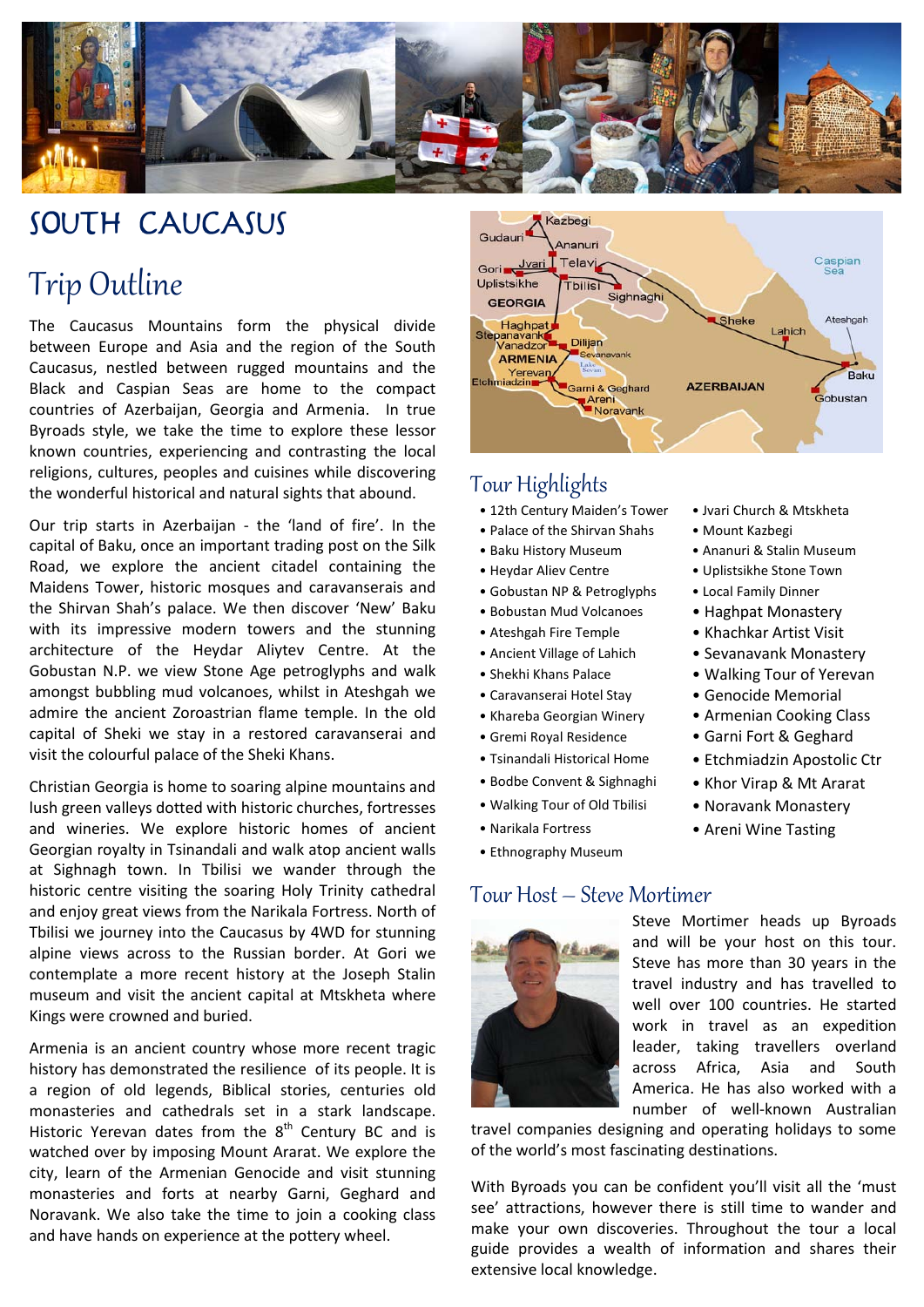

# 2020 Itinerary - starts IN BAKU

**FRI 15 MAY: BAKU –** Upon arrival at Baku airport in Azerbaijan you will be met and transferred to your hotel. Today is simply an arrival day and we will plan to meet up in the evening.

**SAT 16 MAY: BAKU** – Today we explore the narrow streets of the walled historical centre of the capital. Built on a site inhabited since the Palaeolithic period we will stop at the  $12<sup>th</sup>$  Century Maiden Tower, ancient caravansaries and the beautiful Palace of Shirvan Shah. In the afternoon we visit the National History Museum, located in the mansion of a former Azerbaijani oil magnate. (B)

**SUN 17 MAY: BAKU-GOBUSTAN-BAKU – The remarkable Heydar Aliev Centre is our first stop.** Designed by Iraqi‐British architect Zaha Hadid it is noted for its distinctive architecture and flowing, curved style. It houses a gallery, a museum and hosts numerous exhibitions. Next is the Gobustan National Park famous for its ancient petroglyphs, excellent museum and its mud volcanoes. (B)

**MON 18 MAY: BAKU-ATESHGAH-BAKU –** This morning we travel to Ateshgah to the 'Fire Temple', an ancient site used by Hindu, Sikh and Zoroastrians in their worship of fire. Our next stop is at the flaming mountain before returning to the city where we have free time until late afternoon when we drive to Highland Park for panoramic views over the city and to visit the memorial flame and the unique 'Flame Towers'. (B)

**TUE 19 MAY: BAKU-SHAMAKHA-LAHICH-SHEKI –** Heading west we stop at Shamakha to visit the Juma Mosque and to see the ancient family graveyard of the Shirvan Shahs. We then drive through stunning mountain scenery to the ancient village of Lahich where we have time to wander its narrow streets before continuing to Sheki to be guided through the palace of the Sheki Khans. (B)

**WED 20 MAY: SHEKI-GEORGIAN BORDER-TELAVI –** This morning we cross into Georgia where we enjoy lunch in a local Georgian family home. Next stop is the Khareba Winery where we sample fine Georgian wines before continuing to the Gremi architectural complex, the  $16<sup>th</sup>$  century royal residence and capital of the Kakheti Kingdom. We overnight nearby. (BL)

**THU 21 MAY: TELAVI-SIGHNAGHI-TBILISI** – We continue exploring the Kakheti region visiting beautiful Tsinandali – an historical family home, the Bodbe Monastery and the Royal Town of Sighnaghi before arriving in Tbilisi. (B)

**FRI 22 MAY & SAT 23 MAY: TBILISI** – Our walking tour of Tbilisi includes the Holy Trinity Cathedral, the Metekhi Church and Narikala Fortress. We visit the sulphur bath houses, the Sioni Cathedral, the Rezo Gabriadze theatre and there's time to enjoy the lovely coffee houses. The following morning we tour the wonderful ethnography open air museum displaying the examples of folk architecture, houses and craftwork from various regions of Georgia. Our afternoon is then free to make our own discoveries and a dinner and show will be included tonight. (BD)

**SUN 24 MAY: TBILISI-JVARI-MTSKHETA-KAZBEGI-GUDAURI** – We drive north through stunning mountain scenery. First stop is the  $6<sup>th</sup>$  century Jvari Church before visiting Mtskheta, one of the country's oldest villages. At Kazbegi we change to 4WD and arrive at Gergeti with breath taking views of Mt Kazbegi on the Russian border. We overnight in a chalet in the town of Gudauri. (BD)

**MON 25 MAY: GUDAURI-ANANURI-GORI-UPLISTSIKHE-MTSKHETA** – We stop at the Ananuri Castle before visiting the Stalin Museum in Gori, a stark reminder of a bygone era. The ancient rock‐hewn town of Uplistsikhe is next. This cave town has been a centre for pagans, Arabs and Christian kings as well as an important trade centre. Our final stop before reaching Mtskheta is at Tserovania Village where we join a local exiled South Osetian family for an early dinner. (BD)

**TUE 26 MAY: MTSKHETA-ARMENIAN BORDER-VANADZOR-DILIJAN –** Heading south we cross the Armenian border, visiting the Haghpat monastery and Stepanavan to Vanadzor. Here we enjoy a wonderful, entertaining and insightful time with a local artist. We will learn about the stone 'Khachkar' and gain a great insight into Armenian arts and culture. We then drive on to Dilijan. (B)

#### **WED 27 MAY: DILIJAN-LAKE SEVAN-YEREVAN**

We visit the ruins of Sevanavank Monastery on the edge of Lake Sevan before continuing to Yerevan. Later we enjoy a tour of the Megeryan carpet factory and join a cooking workshop with a top Armenian chef and then visit the Armenian Genocide Memorial. (B)

**THU 28 MAY: YEREVAN-GARNI-GEGHARD-ETCHMIADZIN-VAGHARSHAPAT-YEREVAN** – Today we visit the Garni fortress and the Geghard Monastery complex. Our next stop is Etchmiadzin the headquarters of the Armenian Apostolic Church. In the town of Vagharshapat we visit a pottery workshop where you can try your own hand on the potter's wheel before returning to Yerevan. (B)

**FRI 29 MAY: YEREVAN-KHOR VIRAP-NORAVANK-ARENI-YEREVAN** – Our destination today is Khor Virap Monastery, close to Mt Aratat on the Turkish border followed by the13<sup>th</sup> century monastery of Noravank in the Amaghu Valley. Returning to Yerevan and we make a stop at Areni, to sample some of the regions wines made from such fruits as pomegranate and apricot. (B)

**SAT 30 MAY: YEREVAN** – Our journey through the South Caucasus ends after breakfast. (B)



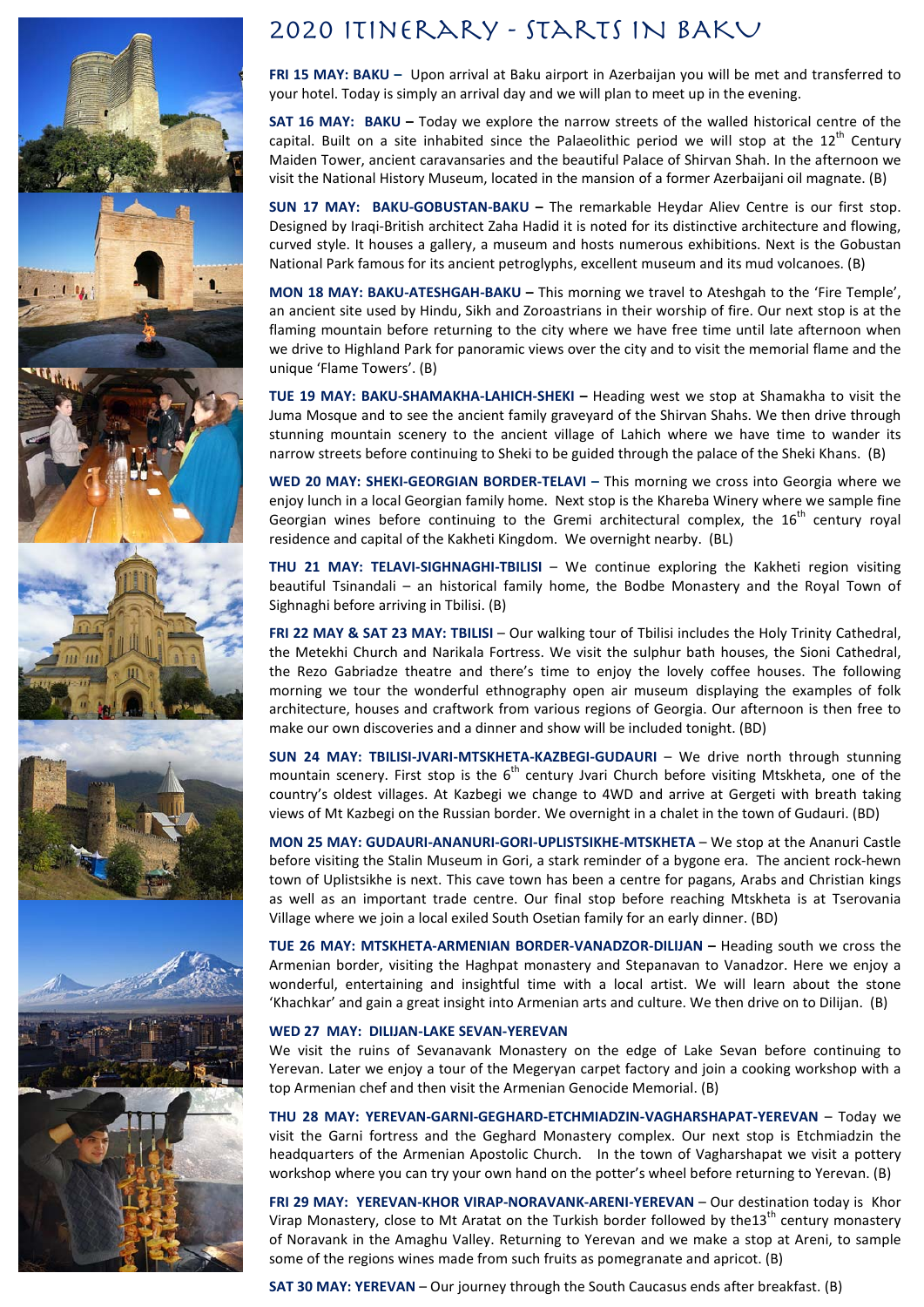## **Prices & Inclusions**

### **16 Days – South Caucasus**

### **Price: USD \$4350 (per person twin-share) Single Supplement: USD \$1175**

**Price includes:** Steve Mortimer as Tour Escort, local driver and tour guide throughout, all transfers and transportation, 15 nights accommodation, meals as indicated, entrance fees, 3 wine tasting sessions.

**Not Included:** Visa fees, travel insurance (compulsory), flights, additional meals, drinks, optional tours, spending of a personal nature, laundry, tips and departure transfer.

**Transportation:** We travel in a comfortable air‐conditioned mini-coach on this tour. 1 day in 4WD to Kazbegi.

**Accommodation:** On this tour we offer an interesting selection of hotels ranging from the traditional to the modern. Boutiuqe hotels with sufficient rooms for a small group are hard to find but we are sure you will not be disappointed. In Baku our hotel is located in the heart of the old walled city and offers wonderful Azerbaijani elegance. In Sheki we stay in an  $18<sup>th</sup>$  Century caravanserai. It's basic with private facilities and it's wonderful. Our hotel in Tbilisi is modern and comfortable and well located. In the mountains in Gudauri we overnight in a mountain chalet and in Yerevan we stay in a wonderful hotel in the heart of the city.



**Food and drink:** Breakfast is provided each day, along with 2 lunches and 3 dinners. Beer, wine & spirits are available at selected locations in Azerbaijan and throughout Georgia and Armenia. Soft drinks, and bottled water are readily available.

**Group size:** Maximum 16 guests

**Additional Expenses:** There is a great variety of food to be enjoyed in the South Caucasus with strong influences from Europe, Turkey and Iran. Expect to pay around US\$10 for lunches and US\$15‐\$20 for dinners. In addition you should budget for any personal shopping you may wish to do. Please also allow extra funds to tip your local tour leader, driver, local guides and porters (full details will be provided in the pre‐trip Field Guide).

**Bookings:** Travel on Q (Sydney) is the sole booking agent for this tour. Please register your interest ASAP in order to secure your place and note there are a limited number of single rooms available. A non‐refundable deposit of AUD 750 per person is required, to secure your place, with final payment due 60 days prior to tour commencement.

**Travel on Q** (Carole Grassby and Tina Briggs) Tel: (02) 9357 6800 Email: travel@travelonq.com.au

**Currency:** Due to the volatility of global currencies the tour price has been quoted in United States Dollars (USD) however you will pay for your tour in Australian dollars based on the buying rate set by Westpac Banking Corporation on the due date of your final balance.

**Flights and Transfers:** Qatar Airways flies from Australia to Doha and into Baku and out of Yerevan. Emirates Airlines flies from Australia to Dubai and FlyDubai fly into Baku and out of Yerevan back to Dubai. All arrival flights will be met, however the final departure transfer is not included and can be booked seperately.

**Extra nights in Baku & Yerevan:** Extra nights can be booked pre and post tour however you must advise Travel on Q well in advance to ensure availability.

### **Visas for Australian & New Zealanders:**  Azerbaijan – Electronic Visa Georgia – Not Required Armenia – Not Required

**Documentation:** Upon receipt of your final payment, a comprehensive field guide will be mailed to you and you will be sent the relevant tour and accommodation vouchers prior to departure.

**What next?** Contact Travel on Q to discuss your travel plans and to make your booking. Further information is also available at www.byroads.com.au.



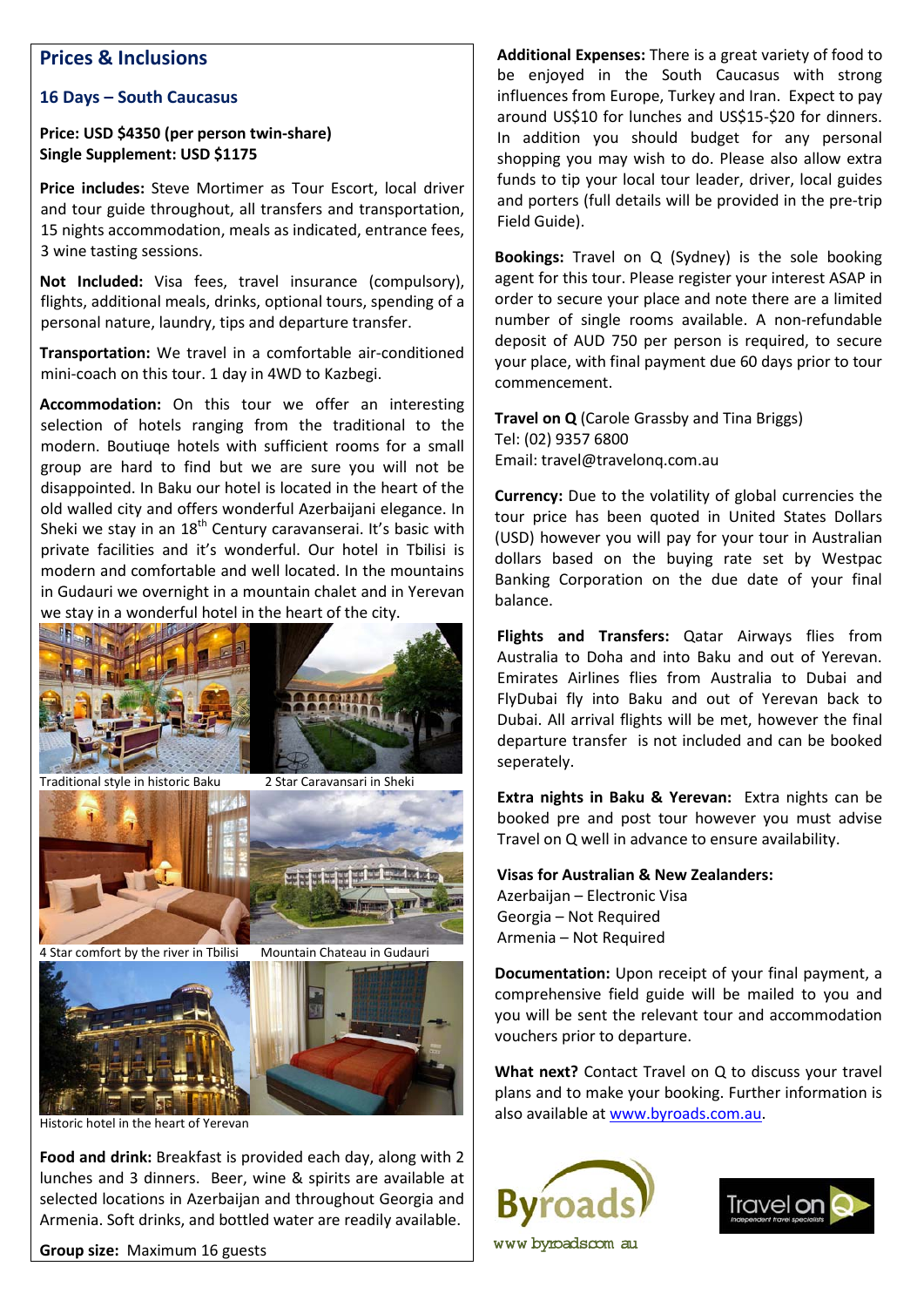\*\* Please print, complete, scan and email to Travel on Q - travel@travelonq.com.au

# **BOOKING FORM**





### **Tour information**

| Tour:                                                                                                                                                                                                                               |  |                                                                                                                                                                                                                                     |                                  |                                                                                                                                         |
|-------------------------------------------------------------------------------------------------------------------------------------------------------------------------------------------------------------------------------------|--|-------------------------------------------------------------------------------------------------------------------------------------------------------------------------------------------------------------------------------------|----------------------------------|-----------------------------------------------------------------------------------------------------------------------------------------|
|                                                                                                                                                                                                                                     |  | Starting Öate: <u>Contract Communication</u> Starting City: Contract Communication Contract Communication Contract Communication Communication Communication Communication Communication Communication Communication Communication  |                                  |                                                                                                                                         |
| Roomtype: Twin Double Single                                                                                                                                                                                                        |  |                                                                                                                                                                                                                                     |                                  |                                                                                                                                         |
|                                                                                                                                                                                                                                     |  | <b>Client information</b> (as per passport) - Please attach passport copy                                                                                                                                                           |                                  |                                                                                                                                         |
|                                                                                                                                                                                                                                     |  |                                                                                                                                                                                                                                     |                                  |                                                                                                                                         |
|                                                                                                                                                                                                                                     |  |                                                                                                                                                                                                                                     |                                  |                                                                                                                                         |
|                                                                                                                                                                                                                                     |  |                                                                                                                                                                                                                                     |                                  |                                                                                                                                         |
|                                                                                                                                                                                                                                     |  | ContactÑumberHome: Mobile: Mobile: Email: Email: ContactÑumberHome: ContactÑumberHome: ContactÑumberHome: Cont                                                                                                                      |                                  |                                                                                                                                         |
|                                                                                                                                                                                                                                     |  | Postal Oddress: <u>Communication of the communication of the communication</u> of the communication of the communication of the communication of the communication of the communication of the communication of the communication o |                                  |                                                                                                                                         |
|                                                                                                                                                                                                                                     |  |                                                                                                                                                                                                                                     |                                  |                                                                                                                                         |
| <b>Travel insurance</b>                                                                                                                                                                                                             |  |                                                                                                                                                                                                                                     |                                  |                                                                                                                                         |
| Comprehensive Insurance is compulsory when travelling with Byroads.                                                                                                                                                                 |  |                                                                                                                                                                                                                                     |                                  |                                                                                                                                         |
|                                                                                                                                                                                                                                     |  | $\Box$ Purchased from Travelon Q. Policy number: $\Box$                                                                                                                                                                             |                                  |                                                                                                                                         |
|                                                                                                                                                                                                                                     |  |                                                                                                                                                                                                                                     |                                  |                                                                                                                                         |
| Advise later                                                                                                                                                                                                                        |  |                                                                                                                                                                                                                                     |                                  |                                                                                                                                         |
| <b>Payment details</b>                                                                                                                                                                                                              |  |                                                                                                                                                                                                                                     |                                  |                                                                                                                                         |
| A. Paying by direct deposit:                                                                                                                                                                                                        |  |                                                                                                                                                                                                                                     |                                  |                                                                                                                                         |
| Itravel Client Trust BSB: 062 033 Account: 10383350                                                                                                                                                                                 |  |                                                                                                                                                                                                                                     | Reference: Byroads TOQ your name |                                                                                                                                         |
| B. Paying by credit card:                                                                                                                                                                                                           |  |                                                                                                                                                                                                                                     |                                  |                                                                                                                                         |
| Select Card: □ American Express □ MasterCard □ Visa □ Diners Club                                                                                                                                                                   |  |                                                                                                                                                                                                                                     |                                  |                                                                                                                                         |
| Name on card                                                                                                                                                                                                                        |  |                                                                                                                                                                                                                                     |                                  |                                                                                                                                         |
| Number:                                                                                                                                                                                                                             |  | Expiry date:                                                                                                                                                                                                                        | CVV:                             |                                                                                                                                         |
| <b>Declaration</b>                                                                                                                                                                                                                  |  |                                                                                                                                                                                                                                     |                                  |                                                                                                                                         |
|                                                                                                                                                                                                                                     |  | I confirm that I amauthorised to sign this form on behalf of all persons named above. I/we have read and understand all the information in the respective                                                                           |                                  |                                                                                                                                         |
|                                                                                                                                                                                                                                     |  |                                                                                                                                                                                                                                     |                                  | Byroads tour brochure and agree to abide by the terms, conditions and responsibilities attached. All persons named on this form are fit |
| to travel.                                                                                                                                                                                                                          |  |                                                                                                                                                                                                                                     |                                  |                                                                                                                                         |
|                                                                                                                                                                                                                                     |  |                                                                                                                                                                                                                                     |                                  |                                                                                                                                         |
| Address: <u>Address:</u> Address: Address: Address: Address: Address: Address: Address: Address: Address: Address: Address: Address: Address: Address: Address: Address: Address: Address: Address: Address: Address: Address: Addr |  |                                                                                                                                                                                                                                     |                                  |                                                                                                                                         |
|                                                                                                                                                                                                                                     |  | Telephone: https://www.archive.com/communications/communications/communications/communications/communications/                                                                                                                      |                                  |                                                                                                                                         |
|                                                                                                                                                                                                                                     |  |                                                                                                                                                                                                                                     |                                  |                                                                                                                                         |

IncompliancewiththegovernmentPrivacyAct,weadvisethatwemayuseyourpersonaldetailstosendinformationaboutfuturetours.